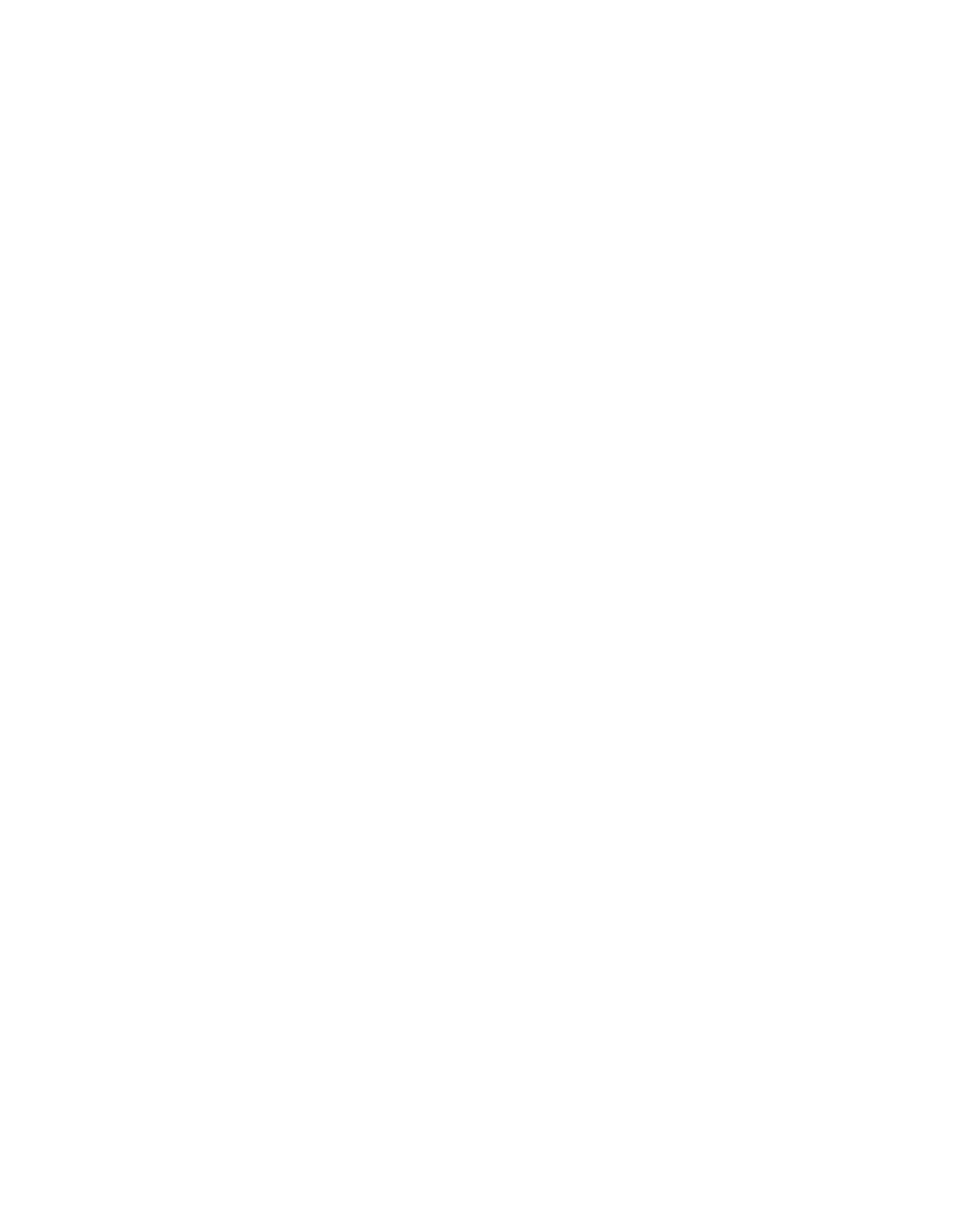A regular meeting of the Pennington County Human Service Committee was held at 7:00 am, June 16, 2020, at the Pennington County Justice Center.

### COMMITTEE MEMBERS PRESENT:

Darryl Tveitbakk Don Jensen Neil Peterson Bruce Lawrence Cody Hempel

## STAFF MEMBERS PRESENT:

Julie Sjostrand, Director Maureen Monson Charles Lundgren Tammy Johnson

## **SECTION A**

## I. MINUTES:

A. The May 19, 2020, Human Service Committee Meeting Minutes were electronically posted for review. Noting no corrections or changes, a recommendation was made to forward the Minutes to the Consent Agenda.

### II. PERSONNEL:

A. The Director presented a request to fill a new Social Worker/Mental Health Case manager position. Upon conclusion of the presentation a recommendation was made to forward this item to the Consent Agenda.

### III. GENERAL:

- A. The Director presented an update on CaseWorks, an EDMS (electronic data management system).
- B. The Director presented an update on Response to COVID- 19.
- C. Miranda Solem, Sanford Behavioral Health presented on Sanford's new CD program. Miranda asked the Pennington County Commissioners for a letter of Support for the new CD program. Letter of Support was granted and will completed by 6/23/2020.
- D. The Director presented the Child Welfare opiate allocation-agency plan. The Budget period will be July 1, 2020 to December 31, 2020 and the total amount will be \$15, 985.00.
- E. The Director presented a Telecommuting Policy. The Director recommends continuing to work on the Telecommute Policy and ready for presentation within the next two months.
- F. The Out-Of-Home cost Report through June 2020 was presented for Review.
- G. Month's end cash balance for June 2020 stand at  $\frac{2}{3}$ ,009,330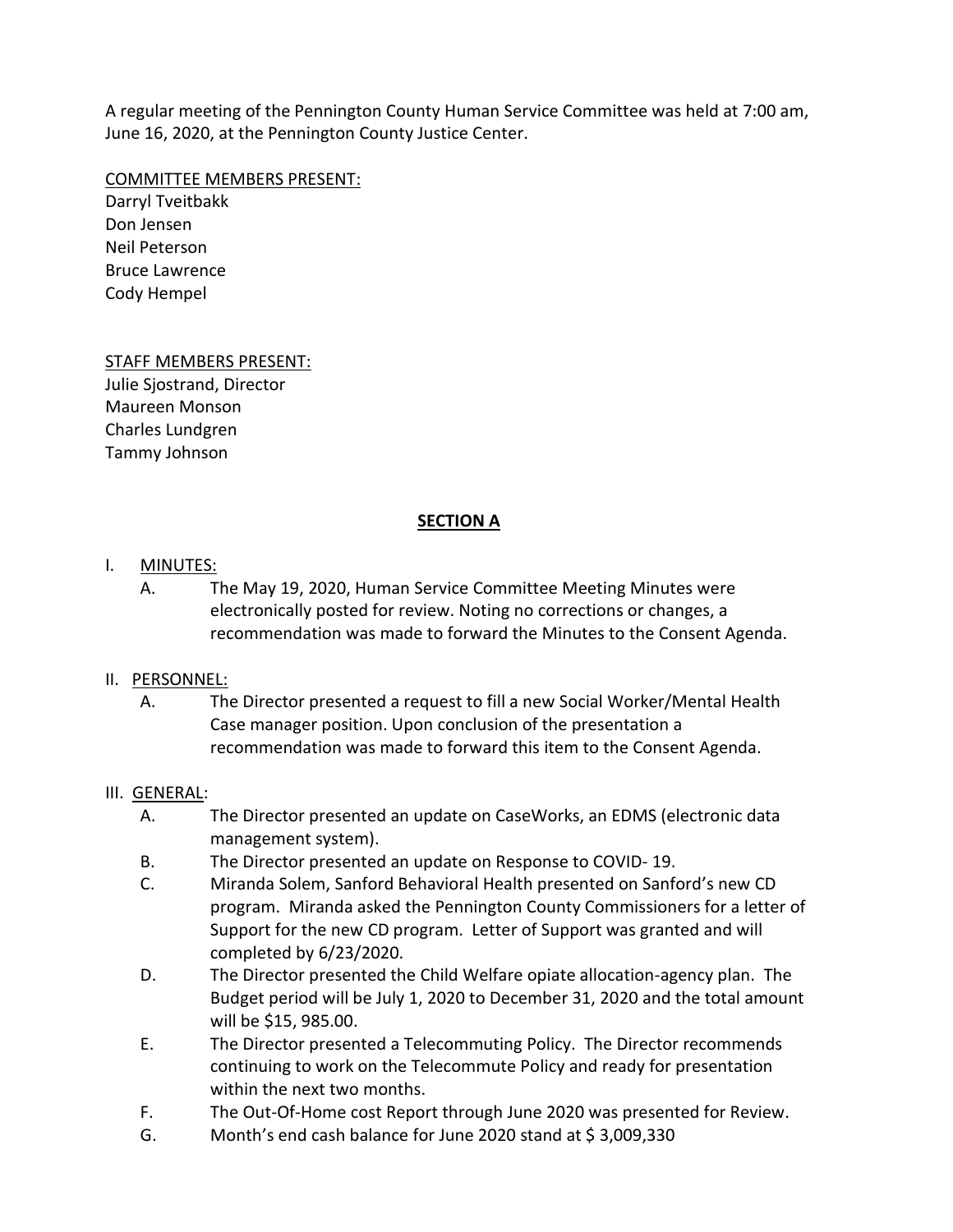### **SECTION B**

- I. No Social Service cases were presented for special case review.
- II. The Director presented the Emergency Assistance/Emergency General Assistance March 2020 report of activity. The Director also reported the Income Maintenance open case count stands at 1,855.
- III. No Income Maintenance cases were presented for special case consideration.
- IV. A listing of bills presented for payment was reviewed. A recommendation for payment of the bills was forwarded to the Consent Agenda.

### **SECTION C**

Be it resolved that the foregoing record is a true and accurate recording of the official actions and recommendations of the Human Service Committee for Pennington County and, as such, constitutes the official minutes thereof.

Chair: \_\_\_\_\_\_\_\_\_\_\_\_\_\_\_\_\_\_\_\_\_\_\_\_\_\_

Attest:

NEXT COMMITTEE MEETING: July 21, 2020, at 7:00 a.m.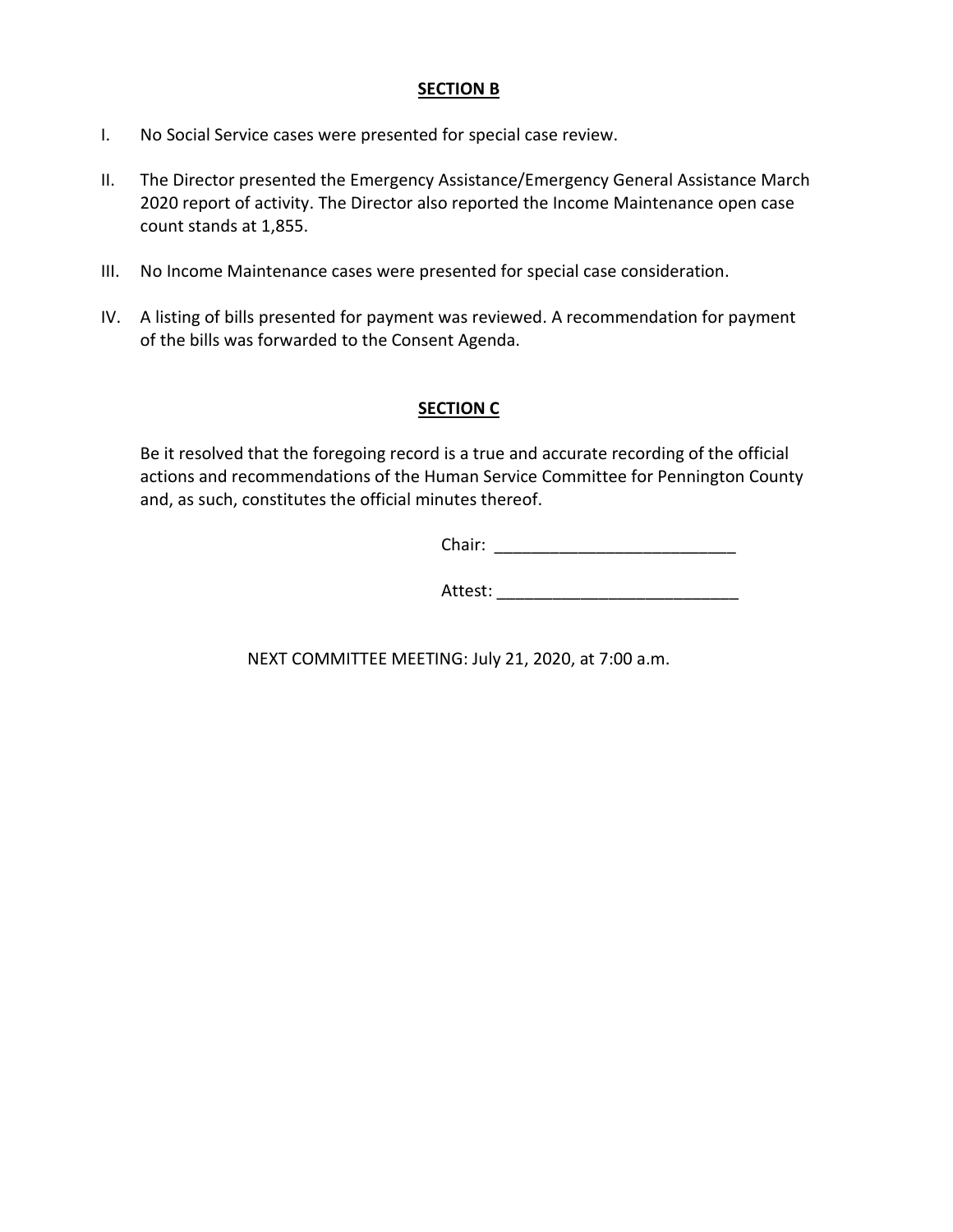|                                 |                     | January                          | February                       | March            | April                             | May                               | June                          | July               | August                  | September               | October                         | November                     | December       | <b>YTD</b>                        | 2019                |
|---------------------------------|---------------------|----------------------------------|--------------------------------|------------------|-----------------------------------|-----------------------------------|-------------------------------|--------------------|-------------------------|-------------------------|---------------------------------|------------------------------|----------------|-----------------------------------|---------------------|
| Expense                         |                     | 2020                             | 2020                           | 2020             | 2020                              | 2020                              | 2020                          | 2020               | 2020                    | 2020                    | 2020                            | 2020                         | 2020           |                                   |                     |
| Foster Care                     | S.                  | 4,639.68 \$                      | $4,162.68$ \$                  | $5,005.10$ \$    | $5,350.84$ \$                     | 4,114.20 \$                       | 5,471.86 \$                   | $-5$               | - \$                    | $\sim 100$<br>- \$      | $-5$                            | $-5$                         | $\sim$ \$      | 28,744.36 \$                      | 54,638.36           |
| Rule 4                          | \$                  | $-5$                             | $\mathsf{S}$<br>$\sim 10^{-1}$ | $-5$             | $-5$                              | $-5$                              | $\sim$                        | 0 <sup>5</sup>     | $\mathsf{S}$<br>$\sim$  | $\mathsf{s}$<br>$\sim$  | S.<br>$\sim$                    | $-5$                         | $-5$           | $-5$                              | 6,957.00            |
| Rule 8                          | \$                  | $-5$                             | -Ś<br>$\sim$                   | - \$<br>$\sim$   | $\ddot{\mathsf{s}}$<br>$\sim$     | $\ddot{\mathsf{s}}$<br>$\sim$ $-$ | $\ddot{\mathsf{s}}$<br>$\sim$ | s.<br>$\sim$       | -Ś                      | Ŝ.<br>$\sim$            | - Ś<br>$\sim$                   | - \$<br>$\sim$               | \$             | $-5$                              | 597.00              |
| Rule 5                          | Ŝ.                  | - Ś<br>$\sim$                    | -Ś                             | - Ś<br>$\sim$    | - Ś<br>$\sim$                     | - Ś<br>$\sim$                     | -Ś                            | - Ś                | Ŝ.                      | Ŝ.                      | - Ś<br>$\sim$                   | - \$<br>$\sim$               | \$             | $\ddot{\mathsf{s}}$<br>$\sim 100$ | 22,922.56           |
| Corrections                     | Ś.                  | 19,148.00                        | 20,665.00                      | 15,160.00<br>- 9 | 13,599.00<br>- S                  | 22,710.00                         | 22,924.00                     |                    |                         | $\sim$                  | - Ś<br>$\sim$                   | - S<br>$\sim$                | - \$           | 114,206.00 \$                     | 131,450.00          |
| <b>Adoption Aid</b>             | Ŝ.                  | - \$<br>$\sim 10^{-11}$          | -Ś<br>$\sim$                   | - \$<br>$\sim$   | \$<br>$\sim$                      | - Ś<br>$\sim$                     | $\mathsf{S}$<br>$\sim$        | S.<br>$\sim$       | <sup>\$</sup><br>$\sim$ | <sup>\$</sup><br>$\sim$ | - Ś<br>$\sim$                   | $\mathsf{\hat{S}}$<br>$\sim$ | - \$           | $-5$                              | 2,731.58            |
| <b>Totals</b>                   | \$                  | 23,787.68 \$                     | 24,827.68 \$                   | $20,165.10$ \$   | 18,949.84 \$                      | 26,824.20 \$                      | 28,395.86 \$                  | $-5$               | $-5$                    | $-5$                    | $-5$                            | $-5$                         | $-5$           | 142,950.36 \$                     | 219,296.50          |
| Revenue                         |                     |                                  |                                |                  |                                   |                                   |                               |                    |                         |                         |                                 |                              |                |                                   |                     |
| Reimburse                       | \$                  | $-5$                             | - \$<br>$\sim 100$             | $-5$             | $\ddot{\mathsf{s}}$<br>$\sim 100$ | $-5$                              | $-5$                          | $-5$               | $-5$                    | $-5$                    | - \$<br>$\sim$                  | $-5$                         | $-5$           | $-5$                              | 6,424.78            |
| MH Recovery                     | \$                  | $\mathsf{S}$<br>$\sim$           | Ŝ.<br>$\sim$                   | S.<br>$\sim$     | \$<br>$\sim$                      | S.<br>$\sim$                      | s.<br>$\sim$                  | $\dot{\mathsf{s}}$ | \$                      | S.                      | S.<br>$\sim$                    | $\mathsf{\hat{S}}$<br>×.     | \$             | $\mathsf{S}$<br>$\sim 100$        |                     |
| 4E Recovery                     | Ŝ.                  | - Ś<br>$\sim$                    | \$<br>$\sim$                   | 262.00<br>- Ś    | Ŝ.<br>$\sim$                      | - Ś<br>the con-                   | -Ś<br>$\sim$                  |                    | Ŝ.                      | S.                      |                                 | S.                           | - \$           | 262.00 \$                         | 10,128.00           |
| <b>NFC Settlement</b>           |                     |                                  |                                | $\sim$           |                                   |                                   |                               |                    |                         |                         |                                 |                              | \$             | $-$ \$                            |                     |
| Totals                          | Ŝ.                  | - \$<br>$\overline{\phantom{a}}$ | - \$<br>$\sim$                 | 262.00 \$        | \$<br>$\sim$                      | -\$<br>$\sim$                     | \$<br>$\sim$                  | - \$               | \$                      | - \$                    | -\$<br>$\overline{\phantom{a}}$ | - \$                         | \$             | 262.00 \$<br>-\$                  | 16,552.78<br>$\sim$ |
| Net Expense                     | $\frac{1}{2}$       | 23,787.68 \$                     | 24,827.68 \$                   | 19,903.10 \$     | 18,949.84 \$                      | 26,824.20 \$                      | 28,395.86 \$                  | $-$ \$             | $-$ \$                  | $-$ \$                  | $-$ \$                          | $-5$                         | $-5$           | 142,688.36 \$                     | 202,743.72          |
|                                 |                     |                                  | 14,398.54 \$                   |                  | 18,870.82 \$                      | 18,361.32 \$                      |                               | 18,634.30 \$       |                         |                         |                                 |                              |                |                                   |                     |
| 2019 Totals                     | \$                  | 20,488.08 \$                     |                                | 18,389.66 \$     |                                   |                                   | 20,815.17 \$                  |                    | 13,204.44 \$            | 10,724.29 \$            | 13,159.48 \$                    | 18,162.97 \$                 | 17,534.65      |                                   |                     |
| <b>YTD Change</b>               | $\frac{1}{2}$       | $3,299.60$ \$                    | 13,728.74 \$                   | 15,242.18 \$     | 15,321.20 \$                      | 23,784.08 \$                      | 31,364.77 \$                  | 12,730.47 \$       | $(473.97)$ \$           | $(11, 198.26)$ \$       | $(24,357.74)$ \$                | $(42,520.71)$ \$             | (60,055.36)    |                                   |                     |
|                                 |                     |                                  |                                |                  |                                   |                                   |                               |                    |                         |                         |                                 |                              |                |                                   |                     |
|                                 |                     | 2019                             | 2019                           | 2019             | 2019                              | 2019                              | 2019                          | 2019               | 2019                    | 2019                    | 2019                            | 2019                         | 2019           |                                   |                     |
|                                 |                     | January                          | February                       | March            | April                             | May                               | June                          | July               | August                  | September               | October                         | November                     | December       | <b>YTD</b>                        |                     |
| Expense                         |                     |                                  |                                |                  |                                   |                                   |                               |                    |                         |                         |                                 |                              |                |                                   |                     |
| Foster Care                     | \$                  | 7,196.74 \$                      | $3,233.92$ \$                  | 4,614.70         | 4346.82                           | 4591.2                            | 5498.49                       | 3297.66            | 6121.44                 | 3242.29                 | 4301.48                         | 3225.97                      | 4967.65 \$     | 54,638.36                         |                     |
|                                 |                     |                                  |                                |                  |                                   | $\overline{0}$                    | $\mathbf 0$                   |                    | $\mathbf 0$             | 0                       | $\mathbf 0$                     | $\mathbf 0$                  | 0 <sup>5</sup> |                                   |                     |
| Rule 4                          | \$                  | $-5$                             | $2,396.30$ \$                  | 2,164.40         | 2396.3                            |                                   |                               |                    |                         |                         |                                 |                              |                | 6,957.00                          |                     |
| Rule 8                          |                     | $\mathsf{S}$                     | $-5$                           | $\sim$ $-$       |                                   | 597                               | $\mathbf 0$                   |                    | $\mathbf 0$             | $\mathbf 0$             | $\mathbf 0$                     |                              | 0 <sup>5</sup> | 597.00                            |                     |
| Rule 5                          | \$                  | 4,367.51 \$                      | 4,420.29                       | 4122.4           |                                   | $\mathbf 0$                       | 1030.68                       | 8981.64            |                         |                         |                                 |                              | 0 <sub>5</sub> | 22,922.56                         |                     |
| Corrections                     | \$                  | $9,815.00$ \$                    | 10,445.00 \$                   | 8,400.00         | 10662                             | 15295                             | 14796                         | 8060               | 8502                    | 7482                    | 9002                            | 14937                        | 14054 \$       | 131,450.00                        |                     |
| <b>Adoption Aid</b>             | \$                  | $\sim 10^{-11}$                  |                                |                  | 2377.58                           |                                   | 354                           |                    |                         |                         |                                 |                              | 0 <sub>5</sub> | 2,731.58                          |                     |
| Totals                          | $\frac{1}{2}$       | 21,379.25 \$                     | 20,495.51 \$                   | 19,301.54 \$     | 19,782.70 \$                      | 20,483.20 \$                      | 21,679.17 \$                  | 20,339.30 \$       | 14,623.44 \$            | 10,724.29 \$            | 13,303.48 \$                    | 18,162.97 \$                 | $19,021.65$ \$ | 219,296.50                        |                     |
| Revenue                         |                     |                                  |                                |                  |                                   |                                   |                               |                    |                         |                         |                                 |                              |                |                                   |                     |
| Reimburse                       | $\ddot{\mathsf{S}}$ | 891.17 \$                        | $923.97$ \$                    | $911.88 \div$    | 911.88 \$                         | 72.88 \$                          | 864.00 \$                     | 1,705.00 \$        | $-5$                    | $-5$                    | 144.00 \$                       | $-5$                         | $-5$           | 6,424.78                          |                     |
| MH Recovery                     |                     | \$                               | $\sim$                         |                  |                                   |                                   |                               |                    |                         |                         |                                 |                              | Ŝ.             | $\sim$                            |                     |
|                                 |                     | \$                               | 5,173.00                       |                  | $\frac{1}{2}$                     | 2,049.00                          | \$                            |                    | 1,419.00                |                         |                                 | $\ddot{\mathsf{s}}$          | 1,487.00 \$    | 10,128.00                         |                     |
| 4E Recovery<br>NFC Sewettlement |                     |                                  |                                |                  |                                   |                                   |                               |                    |                         |                         |                                 |                              | \$             | $\sim$                            |                     |
| Totals                          | \$                  | $891.17$ \$                      | $6,096.97$ \$                  | $911.88 \quad $$ | $911.88 \quad $$                  | $2,121.88$ \$                     | 864.00 \$                     | $1,705.00$ \$      | $1,419.00$ \$           | $-5$                    | 144.00 \$                       | $-5$                         | $1,487.00$ \$  | 16,552.78                         |                     |
|                                 |                     |                                  |                                |                  |                                   |                                   |                               |                    |                         |                         |                                 |                              | $\mathbf 0$    |                                   |                     |
| Net Expense                     | $\mathsf{S}$        | 20,488.08 \$                     | 14,398.54 \$                   | 18,389.66 \$     | 18,870.82 \$                      | 18,361.32 \$                      | 20,815.17 \$                  | 18,634.30 \$       | 13,204.44 \$            | 10,724.29 \$            | 13,159.48 \$                    | 18,162.97 \$                 | 17,534.65 \$   | 202,743.72                        |                     |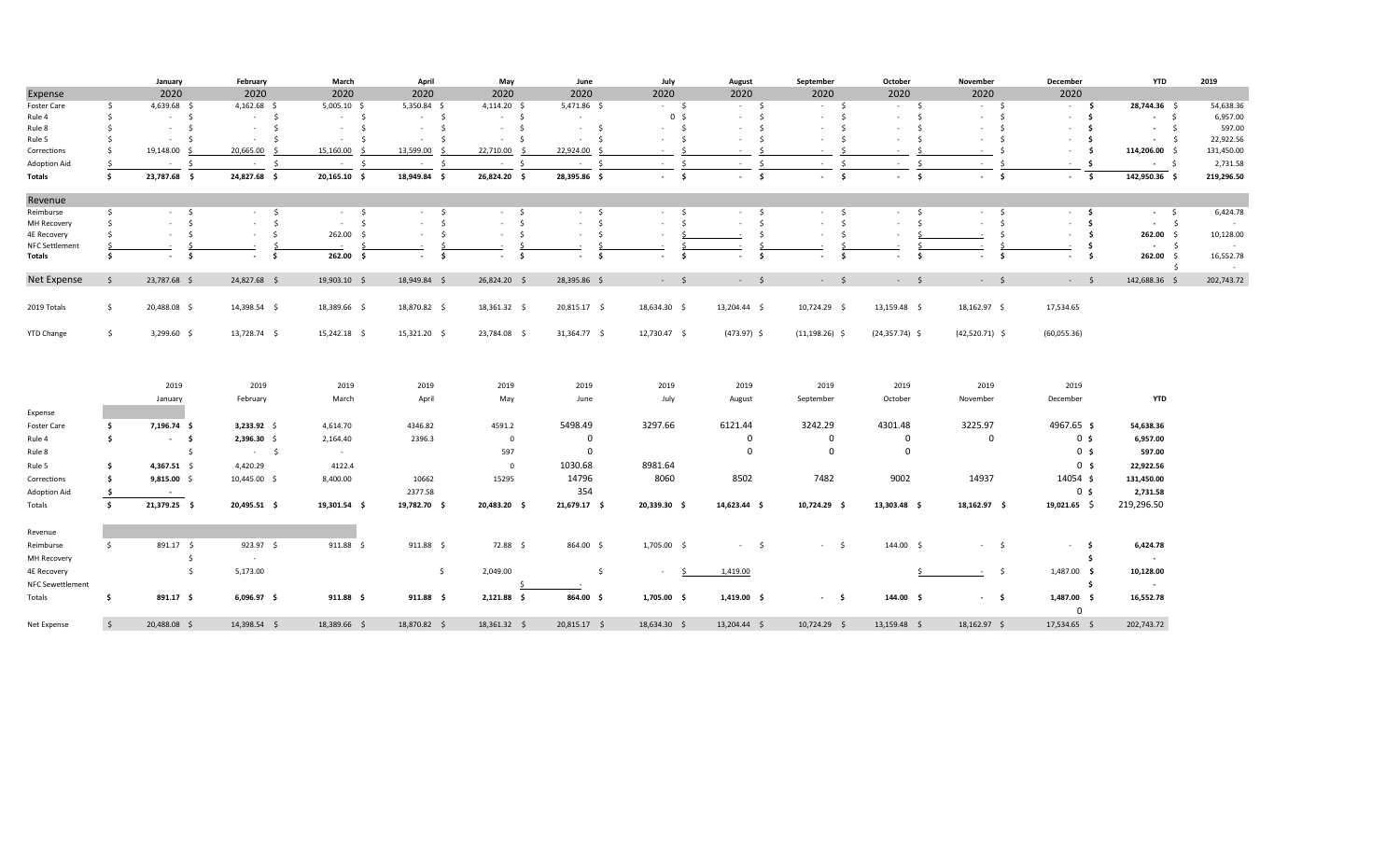## **Pennington County Human Services Emergency Assistance/Emergency General Assistance Emergency Requests Related to Potential Evictions/Housing and Utilities** January - December 2020

|           | <b>Approval Totals per Month</b> |            |             |            |            |            |            |            |            |            |            |            |
|-----------|----------------------------------|------------|-------------|------------|------------|------------|------------|------------|------------|------------|------------|------------|
|           | Jan                              | Feb        | Mar         | Apr        | May        | Jun        | Jul        | Aug        | Sep        | Oct        | Nov        | <b>Dec</b> |
| <b>EA</b> | \$0.00                           | \$0.00     | \$750.00    | \$0.00     | \$0.00     | \$0.00]    | \$0.00     | \$0.00     | \$0.00     | \$0.00     | \$0.00     | \$0.00     |
|           | Cumulative Total                 | \$0.00     | \$750.00    | \$750.00   | \$750.00   | \$750.00   | \$750.00   | \$750.00   | \$750.00   | \$750.00   | \$750.00   | \$750.00   |
|           |                                  |            |             |            |            |            |            |            |            |            |            |            |
|           | Jan                              | Feb        | <b>Mar</b>  | Apr        | May        | Jun        | Jul        | Aug        | Sep        | Oct        | Nov        | <b>Dec</b> |
| EGA       | \$650.00                         | \$357.50   | \$0.00      | \$0.00     | \$0.00     | \$0.00     | \$0.00     | \$0.00     | \$0.00     | \$0.00     | \$0.00     | \$0.00]    |
|           | <b>Cumulative Total</b>          | \$1,007.50 | \$1,007.50] | \$1,007.50 | \$1,007.50 | \$1,007.50 | \$1,007.50 | \$1,007.50 | \$1,007.50 | \$1,007.50 | \$1,007.50 | \$1,007.50 |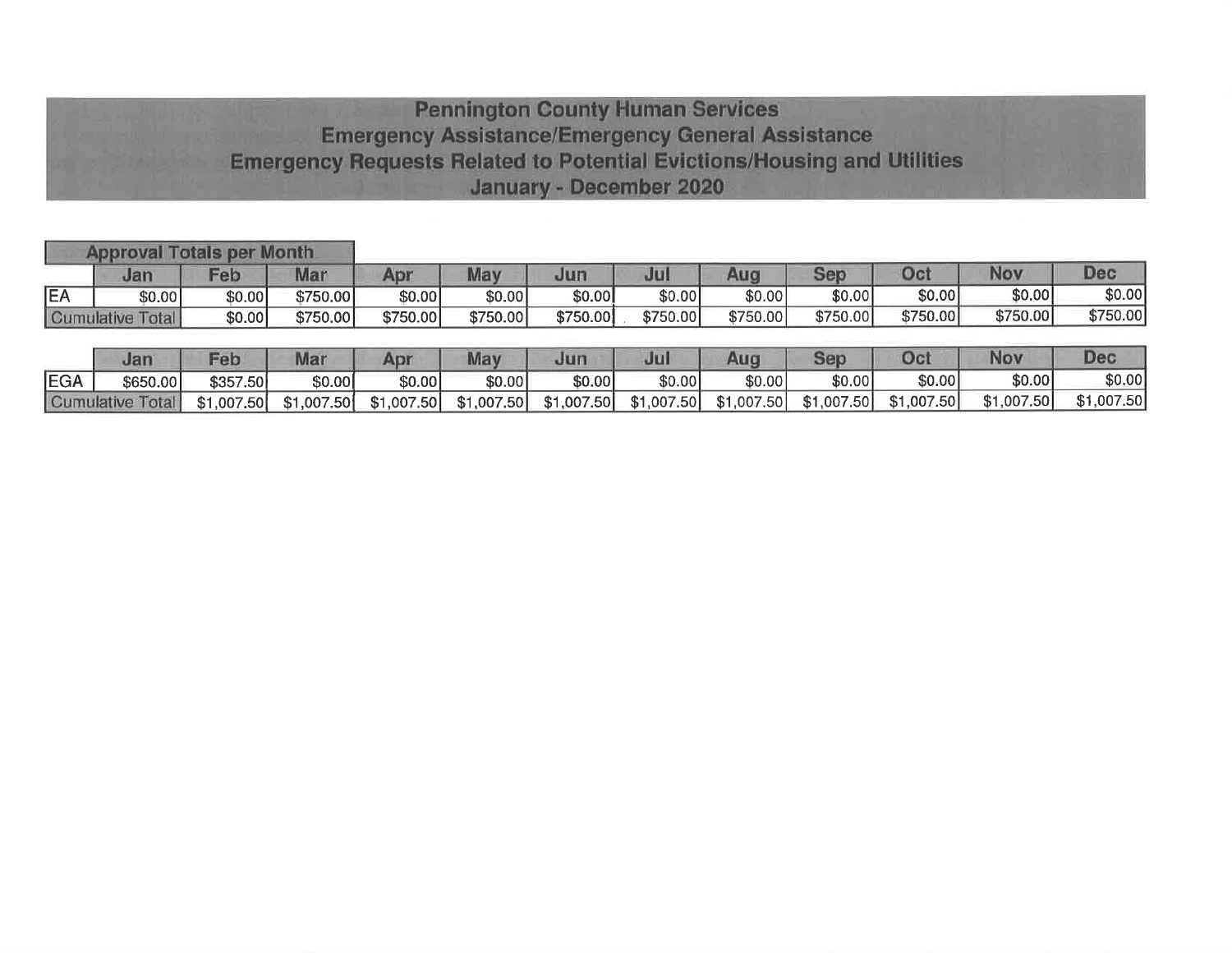## **Pennington County Human Services Emergency Assistance/Emergency General Assistance Emergency Requests Related to Potential Evictions/Housing and Utilities** April-20

| rovals                       |                     |      |                |                                    |                 |                                        |                                |                          |
|------------------------------|---------------------|------|----------------|------------------------------------|-----------------|----------------------------------------|--------------------------------|--------------------------|
| <b>Eligibility</b><br>Worker | <b>File</b><br>Date | Case | <b>Request</b> | <b>Employment</b><br><b>Status</b> | <b>Children</b> | Number of Amount and<br><b>Purpose</b> | <b>Agency</b><br><b>Action</b> | Date of<br><b>Action</b> |
| <b>TOTAL</b>                 |                     |      |                |                                    |                 |                                        | \$0.00                         |                          |
|                              |                     |      |                |                                    |                 | <b>EGA</b>                             | \$0.00                         |                          |

| Denials            |             |         |                |                                          |                 |                 |                                 |               |
|--------------------|-------------|---------|----------------|------------------------------------------|-----------------|-----------------|---------------------------------|---------------|
| <b>Eligibility</b> | <b>File</b> | Case    | <b>Request</b> | <b>Employment</b>                        | Number of       | Amount and      | <b>Agency</b>                   | Date of       |
| Worker             | <b>Date</b> |         |                | <b>Status</b>                            | <b>Children</b> | <b>Purpose</b>  | <b>Action</b>                   | <b>Action</b> |
|                    |             |         |                | 2 adults: 1 employed full                |                 |                 | EA denied. No emergency         |               |
| X157554            | 4/3/2022    | 2394458 | <b>Unknown</b> | time, one unemployed.                    | 3               | <b>Unknown</b>  | present. HH over 200% fpg.      | 4/22/2020     |
|                    |             |         |                |                                          |                 | $$2692.30 -$    |                                 |               |
|                    |             |         |                |                                          |                 | Mortgage,       |                                 |               |
|                    |             |         |                | Mortgage/utiliti 2 Adults: Both Employed |                 | $$2694.78 -$    | EA denied. No emergency         |               |
| X157554            | 4/27/2020   | 1389333 | es(past due)   | Full time                                |                 | utilities       | present.                        | 4/29/2020     |
|                    |             |         |                |                                          |                 | $$1320.00$ past | <b>EA Denied - No emergency</b> |               |
| X157554            | 4/8/2020    | 752939  | Rent           | Adult:Unemployed/MFIP                    |                 | due rent.       | present.                        | 4/30/2020     |
| x157550            | 4/21/2020   | 834309  | None           | adult-RSDI                               |                 | <b>Unknown</b>  | Denied - No emergency           | 4/21/2020     |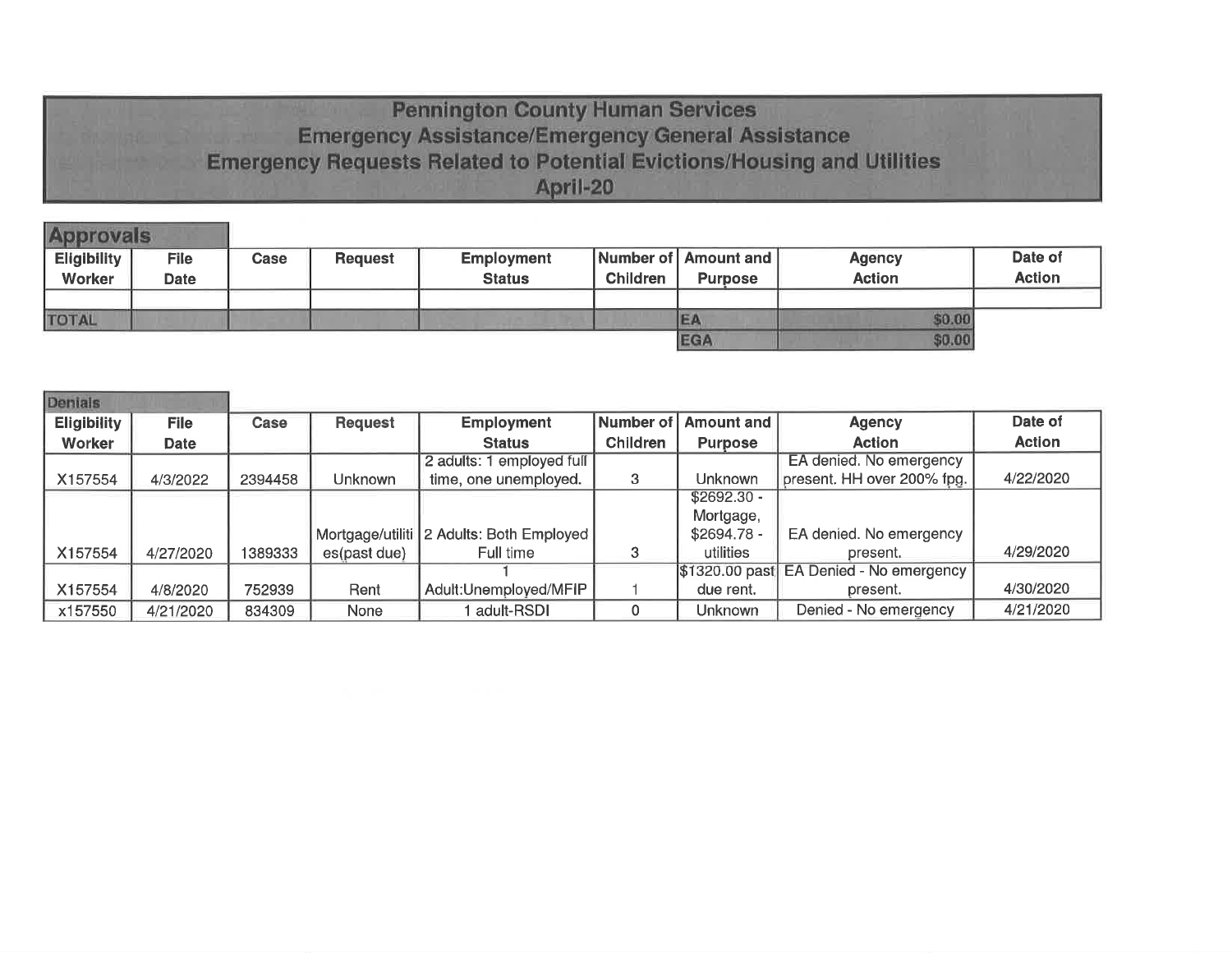# **Pennington County** Performance Report

# **Child Safety and Permanency** and MFIP/DWP Self-Support Index **July 2020**

## **Reporting Periods**

Child Safety and Permanency: Jan. 1,  $2019 - Dec.31$ ,  $2019$ MFIP/DWP Self-Support Index: April 2019 – March 2020



## For more information contact:

Minnesota Department of Human Services Human Services Performance Management System DHS.HSPM@state.mn.us | (651) 431-5780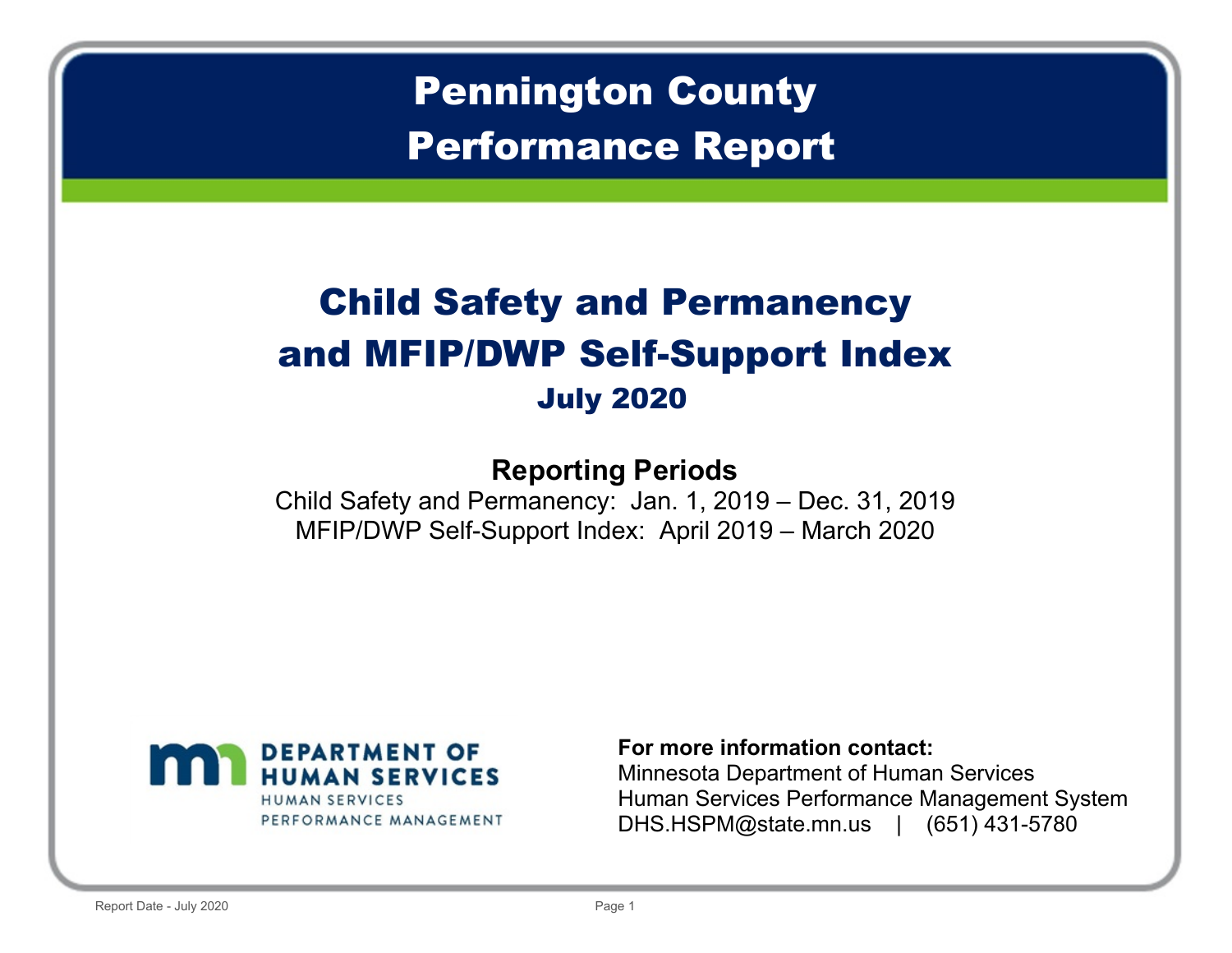**MAN** DEPARTMENT OF **HUMAN SERVICES** PERFORMANCE MANAGEMENT

## **Child Safety and Permanency and MFIP/DWP Self-Support Index Performance Report**

### **About this Report**

The purpose of this report is to share county performance data on the Child Safety and Permanency and Minnesota Family Investment Program/Diversionary Work Program (MFIP/DWP) Self-Support Index measures as they relate to the Human Services Performance Management system (referred to hereafter as the Performance Management system).

This report contains data on four measures including:

- Jan. 1, 2019 Dec. 31, 2019 performance for Child Safety and Permanency measures,
- annualized April 2019 to March 2020 performance for the MFIP/DWP Self-Support Index measure,
- performance data trends for recent years, and
- a performance comparison to other counties in the same Minnesota Association of County Social Services Administrators (MACSSA) region.

This report compares county performance to the thresholds established for the Performance Management system. The Performance Management system defines a threshold as the minimum level of acceptable performance, below which counties will need to complete a Performance Improvement Plan (PIP) as defined in statute. For counties below the threshold, an official PIP notification—with instructions for accessing PIP forms, PIP completion directions, and available technical assistance—will be sent in addition to this report.

## **Counties with Small Denominators**

Child Safety and Permanency - When a county has a denominator less than 20, the Performance Management team will look at overall performance across the three Child Safety and Permanency measures to determine if a PIP is needed. In this instance, a county will not be subject to a PIP if the threshold has been met on two of the three measures.

Self-Support Index - The Minnesota Family Investment Program/Diversionary Work Program Self-Support Index measure does not exclude counties with small denominators. This year's report includes a new model for the Self-Support Index; it will serve as a baseline report and PIPs will not be required.

## **Additional Information**

Supplemental and background information about the Performance Management System can be found on CountyLink: www.dhs.state.mn.us/HSPM.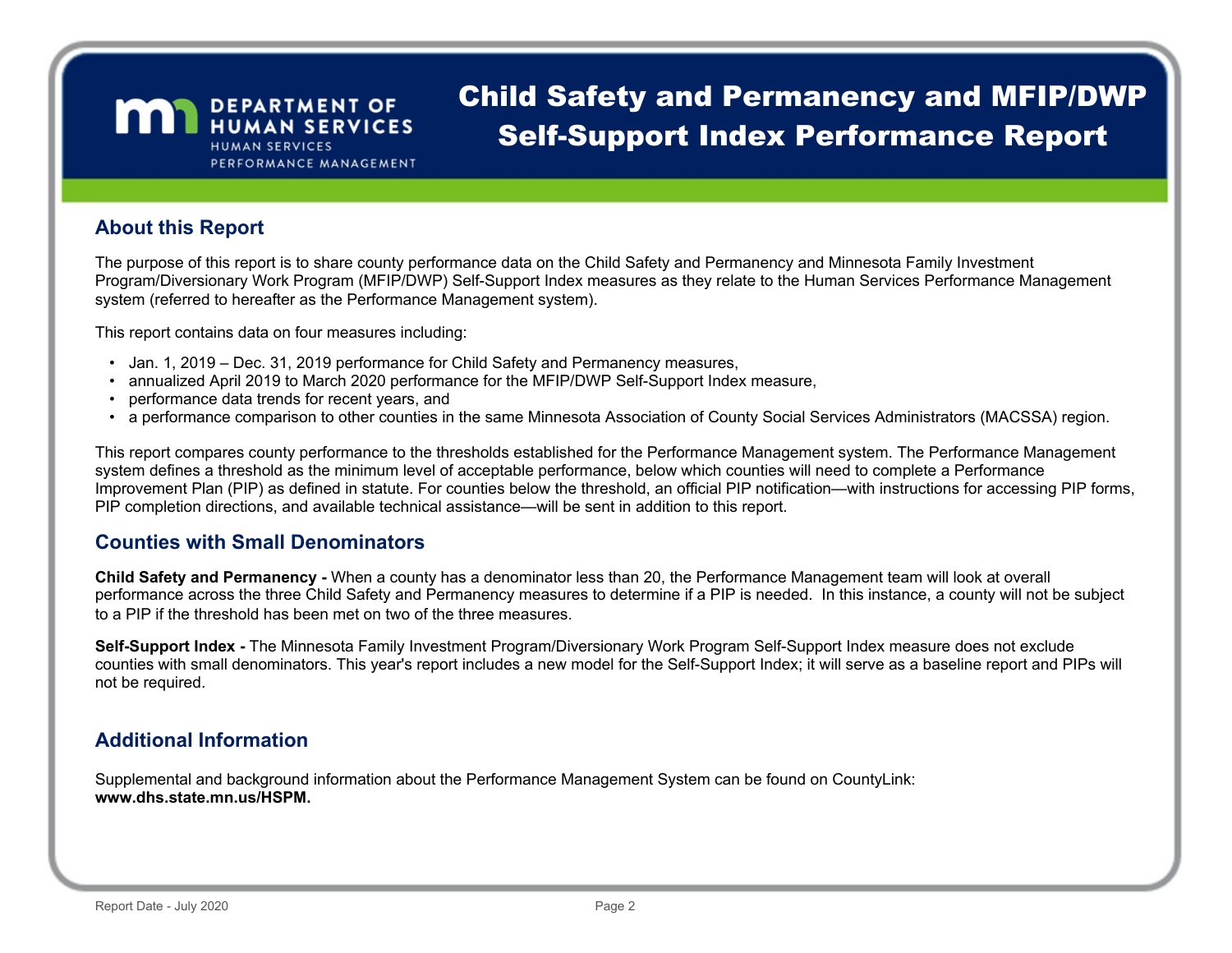

## **Changes to the Self-Support Index**

### The Self-Support Index is Changing for 2020

The three-year Self-Support Index (S-SI) is an outcome measure that tracks all adults receiving Minnesota Family Investment Program (MFIP) or Diversionary Work Program (DWP) cash assistance in a quarter, and calculates what percentage have left cash assistance or are working at least 30 hours a week during the quarter three years later. The measure focuses on what happens for people rather than program requirements.

#### **S-SI Improvements**

Recent updates to the S-SI have improved the accuracy of the range. In March of 2019, we held a meeting with county, tribal and employment services staff to get input on factors that should be included in the methodology. Based on that feedback and after testing different variables, four new variables concerning time on MFIP were added to the model. The bootstrapping/estimation method to account for similarities between agencies was also changed to improve accuracy.

The updated variables are:

- Counted months on MFIP,
- Average MFIP spell length,
- An indicator for whether the MFIP spell for the baseline quarter began within the previous 12 months, and
- An indicator for whether the youngest child in the family was older than 14, because the family would become ineligible when the youngest child turns 18.

## How does this impact you?

Given the increased accuracy of the ranges, there will be a few agencies that see an increase in performance and a few that may see a decrease from what has been typical in the past. Due to the significant changes in the model and the need for agencies to see how the new model will impact them, we have decided to close all current Performance Management PIPs for the measure and provide baseline data in this report. The report includes data for the past year with both the previous and updated models for comparison purposes. We will resume the PIP requirement for being below the range of expected performance in 2021.

## Want to know more?

Visit CountyLink, http://contrib.dhs.mn.gov/main/groups/county\_access/documents/pub/DHS-321961.pdf, to learn more about the Self-Support Index and recent changes.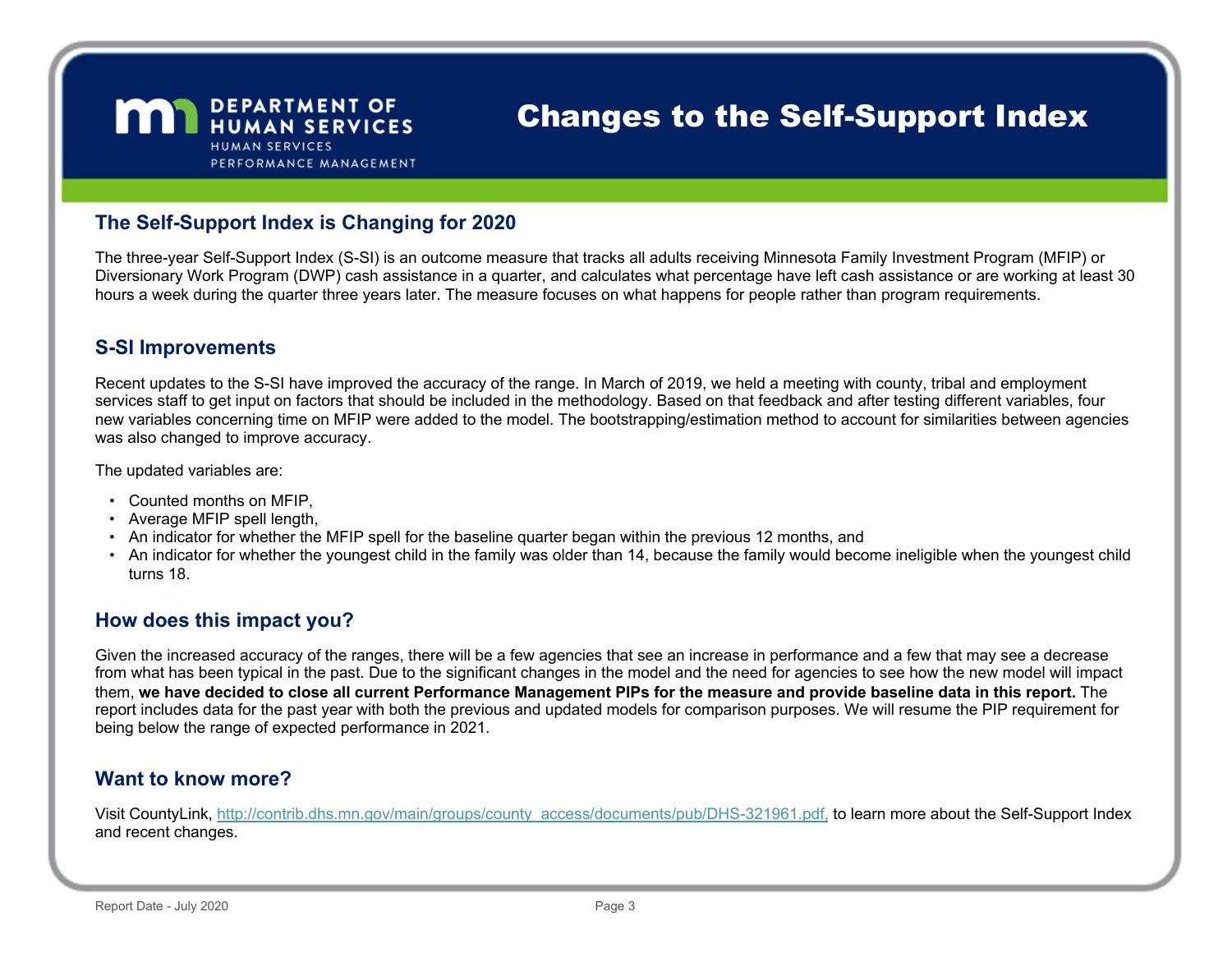**MAN** DEPARTMENT OF **HUMAN SERVICES** PERFORMANCE MANAGEMENT

## **About the Racial and Ethnic Groups** Performance Data

## Performance Data by Racial and Ethnic Groups

This report provides performance data for counties by racial and ethnic groups where there were 30 or more people of a group included in the denominator. The race and ethnicity is that of the case applicant; other household members may have a different race and/or ethnicity that is not reported here.

#### **Child Safety and Permanency**

Child Safety and Permanency measures report Hispanic or Latino ethnicity separately from race. People are counted once by Hispanic ethnicity and again with their reported race, so groups added together may exceed the total number of cases.

#### Self-Support Index

This report does not contain performance data for counties by racial and ethnic group for the Self-Support Index.

## Purpose

The racial and ethnic data included in this report is for informational and planning purposes. We encourage you to review this data to identify opportunities for improvement. As the Performance Management reports evolve, we intend to add additional demographic data to help counties better understand their performance and improve outcomes for all Minnesotans. The racial and ethnic group data included in this report does not give a complete picture of county performance, the communities being served, nor systemic inequities. The Performance Management system is not currently using this data to assess a county's need for PIPs.

## No Data Available

Counties with low numbers (fewer than 30) for all but one racial or ethnic group do not have a graph of performance by racial and ethnic group available in this report.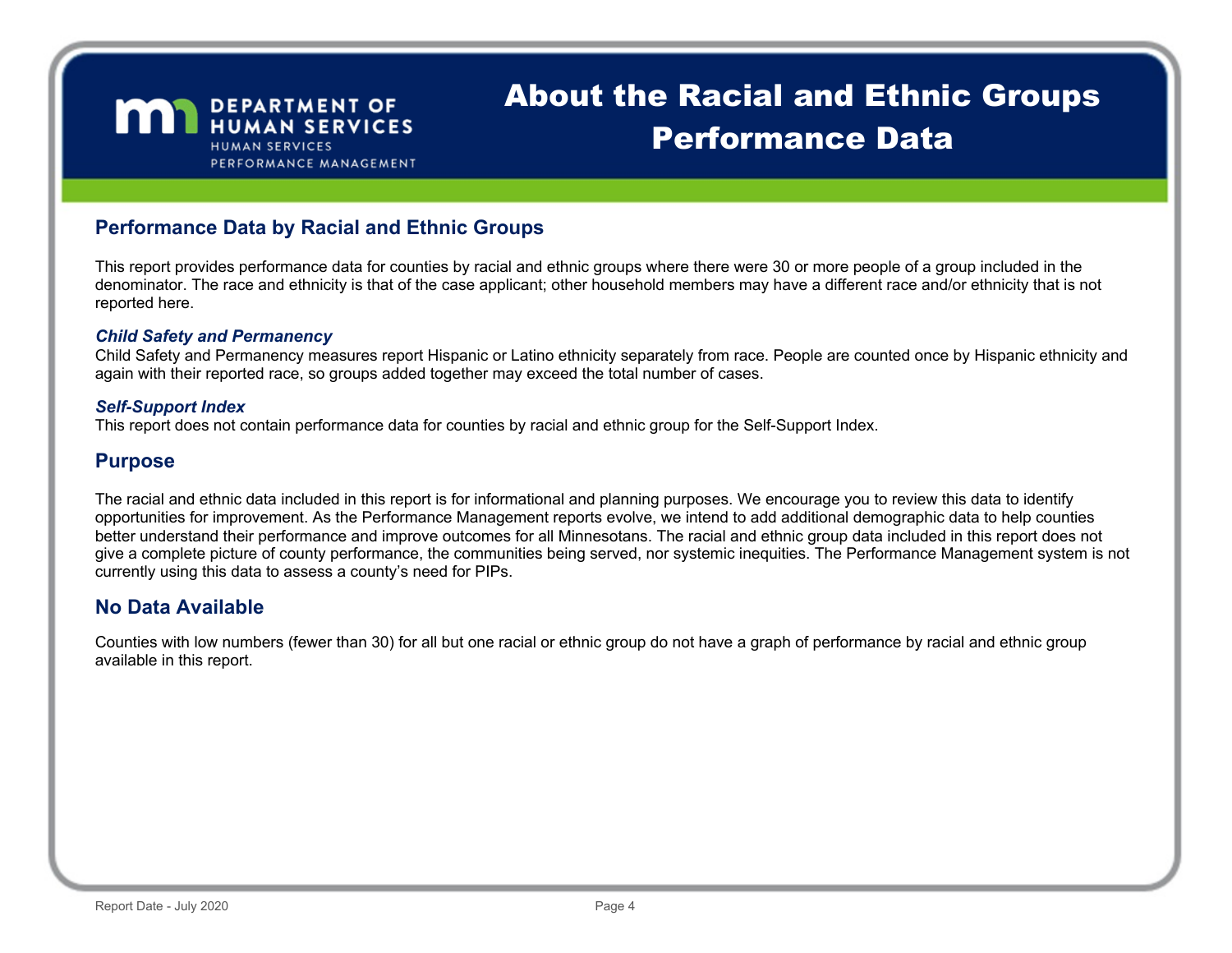

## **Details for Child Safety and Permanency Measures**

## **Ongoing Performance Reports for CSP Measures**

The Child Safety and Permanency and Charts and Analysis teams at DHS recommend using the public-facing dashboards (https://mn.gov/dhs/partners-and-providers/news-initiatives-reports-workgroups/child-protection-foster-care-adoption/child-welfare-data-dashboard/) to check your county's ongoing performance for CSP measures. The dashboards are refreshed monthly and feature a tab for 2019 Progress/Performance information. (The SSIS Charting and Analysis reports are out-of-date following recent measure changes.)

## Where to Find Measures included in the Performance Management Report on the CSP Dashboard:

|                                                                                            | <b>Child Repeat Maltreatment</b>                                                                                                                                                                                                                                                                  | <b>Permanency (Reunification)</b>                                                                                                                                                                                                                                                                                                  | <b>Relative Placement</b>                                                                                                                                 |
|--------------------------------------------------------------------------------------------|---------------------------------------------------------------------------------------------------------------------------------------------------------------------------------------------------------------------------------------------------------------------------------------------------|------------------------------------------------------------------------------------------------------------------------------------------------------------------------------------------------------------------------------------------------------------------------------------------------------------------------------------|-----------------------------------------------------------------------------------------------------------------------------------------------------------|
| <b>Performance</b><br><b>Management</b><br><b>System</b><br><b>Measures</b>                | Of all children who were victims of a<br>substantiated maltreatment report during a<br>12-month reporting period, the percent<br>who were not victims of another<br>substantiated maltreatment report within<br>12 months of their initial report.                                                | Of all children who enter foster care in a<br>12-month period, the percent who are<br>discharged to permanency within 12<br>months of entering foster care. (Includes<br>discharges from foster care to reunification<br>with the child's parents or primary<br>caregivers, living with a relative,<br>guardianship, or adoption.) | Of all days that children spent in family<br>foster care settings during a 12-month<br>reporting period, the percentage of days<br>spent with a relative. |
| <b>Location on</b><br><b>Child Safety</b><br>and<br><b>Protection</b><br><b>Dashboards</b> | <b>Federal Performance Measures</b><br><b>Dashboard</b><br>Performance Measure:<br>(1) Maltreatment Reoccurrence<br>Note: Performance Management measures the<br>inverse outcome. To find your percentage for<br>Performance Management, subtract the CSP<br>dashboard performance data from 100. | <b>Federal Performance Measures</b><br><b>Dashboard</b><br>Performance Measure:<br>(4) Permanency: 12 Months                                                                                                                                                                                                                       | <b>State Performance Measures</b><br><b>Dashboard</b><br>Performance Measure:<br>(3) Relative Care                                                        |

## New 2020 threshold for Relative Care measure: 35.7%

The 2020 threshold has been updated for the measure, percent of days children in family foster care spent with a relative. In order to align within DHS, Performance Management adopted the CSP threshold for this measure of 35.7%.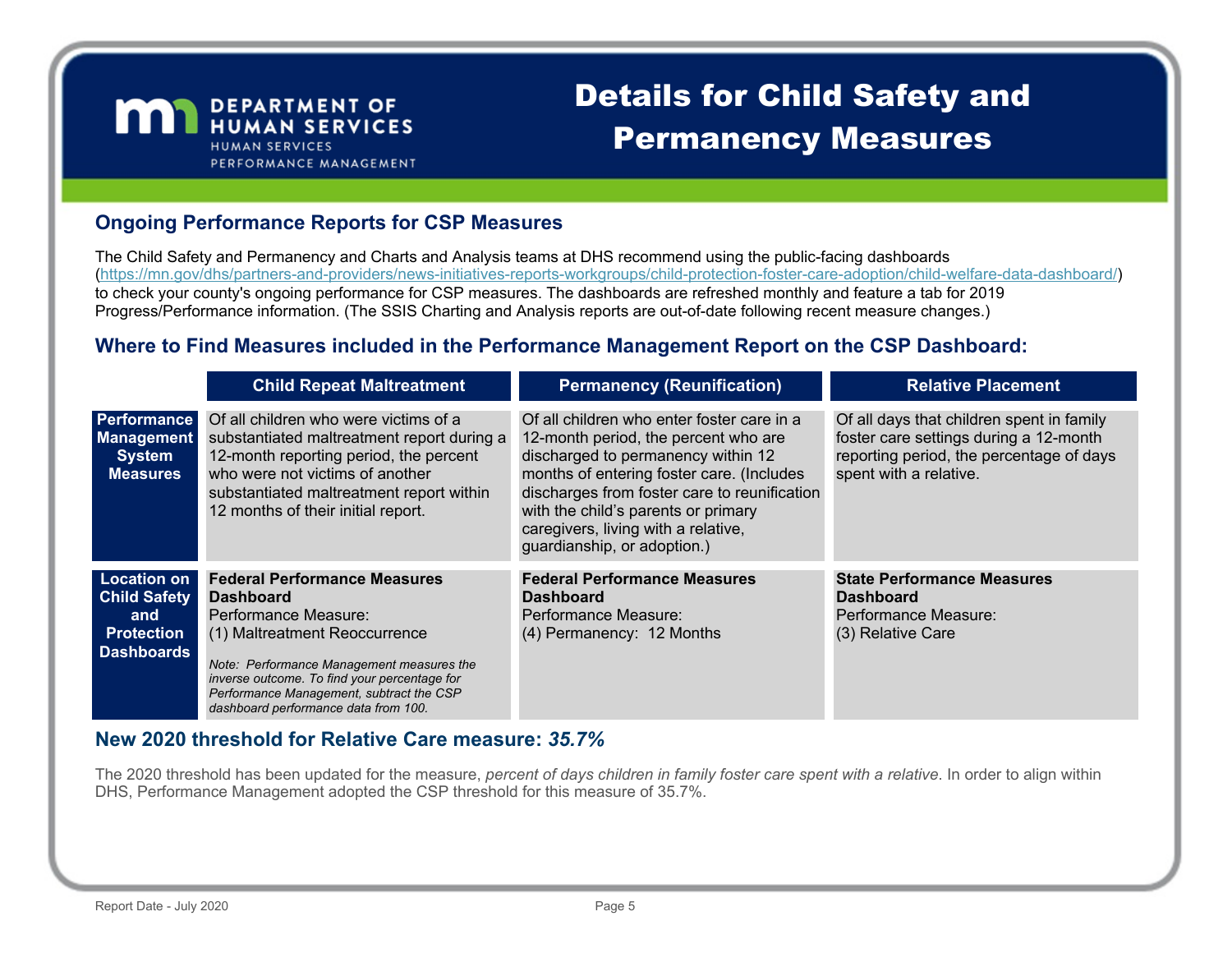## **Timelines for Child Repeat Maltreatment** and Permanency Measures

### Understanding the 12-month timeline for Child Repeat Maltreatment and Permanency.

The Child Repeat Maltreatment and Permanency measures require two complete years of data to report performance. The measures use the first finding from a calendar year, plus a twelve month look forward into the reporting year for reoccurrence or discharge to permanency. The 2019 data featured in this report will have a base year of 2018 with a look forward into 2019. Note, both events related to the measure could take place in the base year of 2018.

Please see the two maltreatment examples below.

**MAN** DEPARTMENT OF

**HUMAN SERVICES** 

PERFORMANCE MANAGEMENT

#### **Maltreatment Examples:**

Looking at cases with a child maltreatment report end date that occurred in the year prior to the year under review. When reviewing the data for 2019, we will look for maltreatment end dates in 2018.

The 12-month look forward will look for recurrence with a child maltreatment report end date that is both greater than 14 days after the first identified child maltreatment report end date and less than 366 days after the first identified child maltreatment report end date.

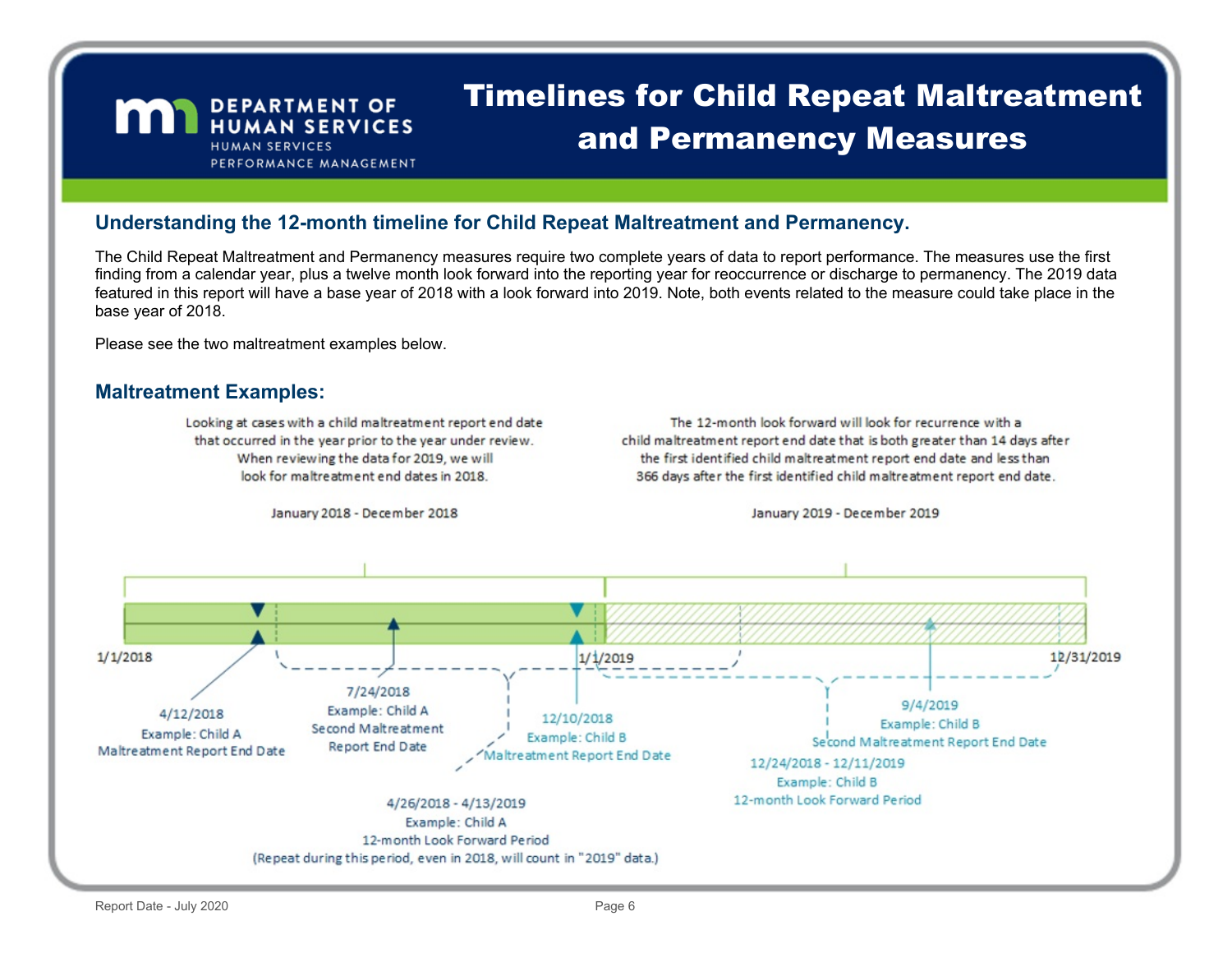

**Outcome: Children are safe and secure** 

## Percent of children with a substantiated maltreatment report who do not experience a repeat substantiated maltreatment report within 12 months.

#### What is this measure?

Of all children who were victims of a substantiated maltreatment report during a 12-month reporting period, the percent who were not victims of another substantiated maltreatment report within 12 months of their initial report.

#### Why is this measure important?

County social services should increase the likelihood that children are safe from abuse and neglect. When a maltreatment determination is made, there is a heightened responsibility of the county to mitigate the threat of future harm to children. A repeat maltreatment determination indicates that the risk for the child has not been fully mitigated.

- Service factors that may influence this measure are the availability of the service array within the community; funding sources for services; support for the agency service plan by public partners, partnerships with schools, law enforcement, courts and county attorneys; the culture of the agency; and clear support and guidance from the Department of Human Services (DHS).
- Staff factors that may influence this measure are the maturity, experience, and training of staff; the availability of experienced supervisors with sufficient time/workloads to mentor staff; adequate staffing capacity; turnover; and sufficient cultural responsiveness for diverse populations.
- Participant factors that may impact this measure are poverty; chemical use; economic stability; cultural perception of minimally adequate parenting as compared to ideal parenting; and the availability of safety net support for the parents from family, friends, and the community.
- Environmental or external factors that may impact this measure are community understanding of cultural differences in child rearing, the diversity of new immigrant populations, existing cultural biases, and the availability of transportation and available housing.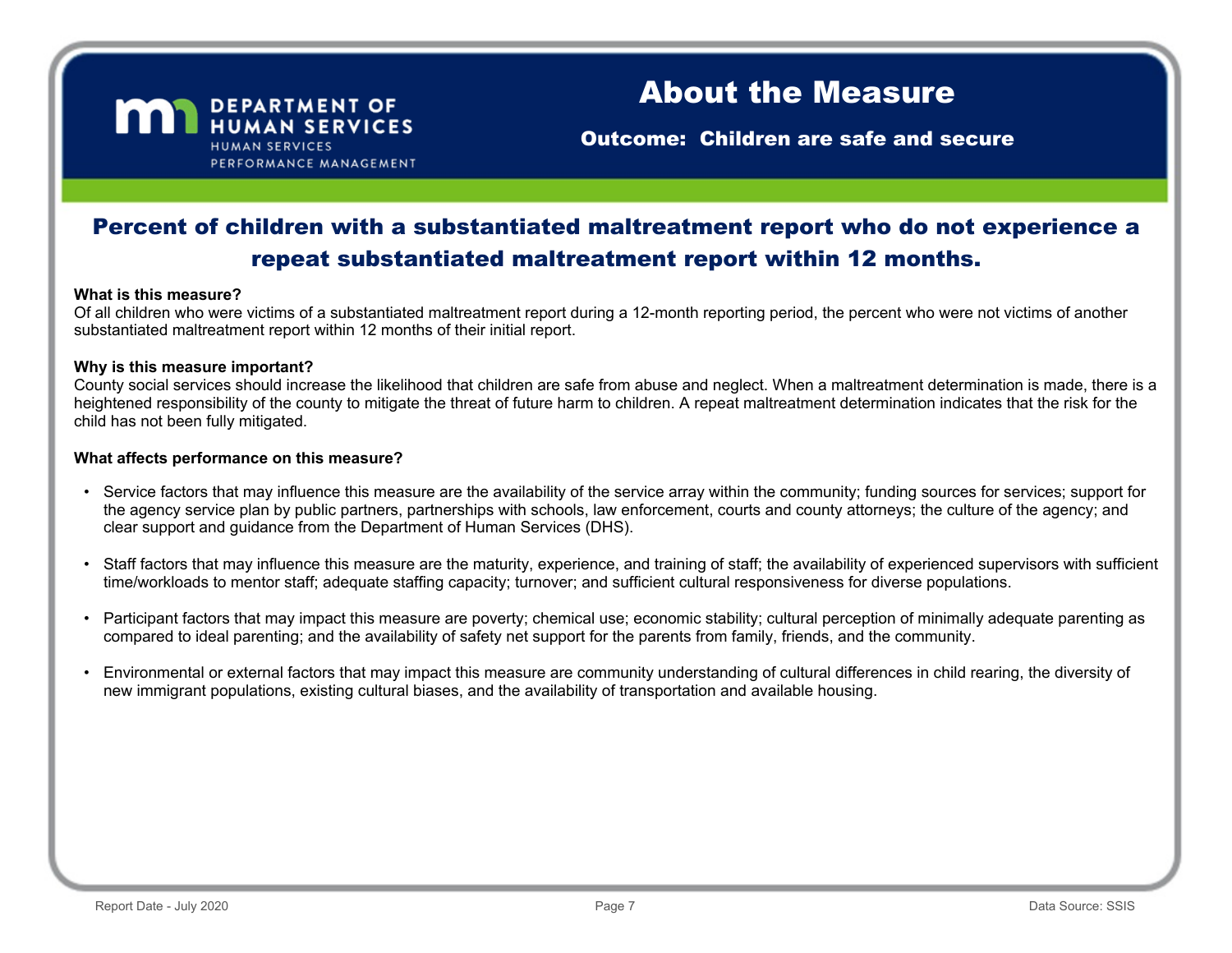#### **DEPARTMENT OF** m HUMAN SERVICES **HUMAN SERVICES** PERFORMANCE MANAGEMENT

## **Pennington County Performance**

**Outcome: Children are safe and secure.** 

## Percent of children with a substantiated maltreatment report who do not experience a repeat substantiated maltreatment report within 12 months.



#### County/Region/State Performance Trends



**Pennington County PIP Decision** 

Performance is equal or above Threshold of 90.9% for Maltreatment Reoccurence, PIP not required

### **Current Regional Performance**



#### **No Data Available**

Counties with low numbers (fewer than 30) for all but one racial or ethnic group do not have a graph of performance by racial and ethnic group available in this report. Additional information may be available upon request, please contact DHS.HSPM@state.mn.us for additional information.

\*The dotted line on each graph indicates the measure threshold of 90.9%.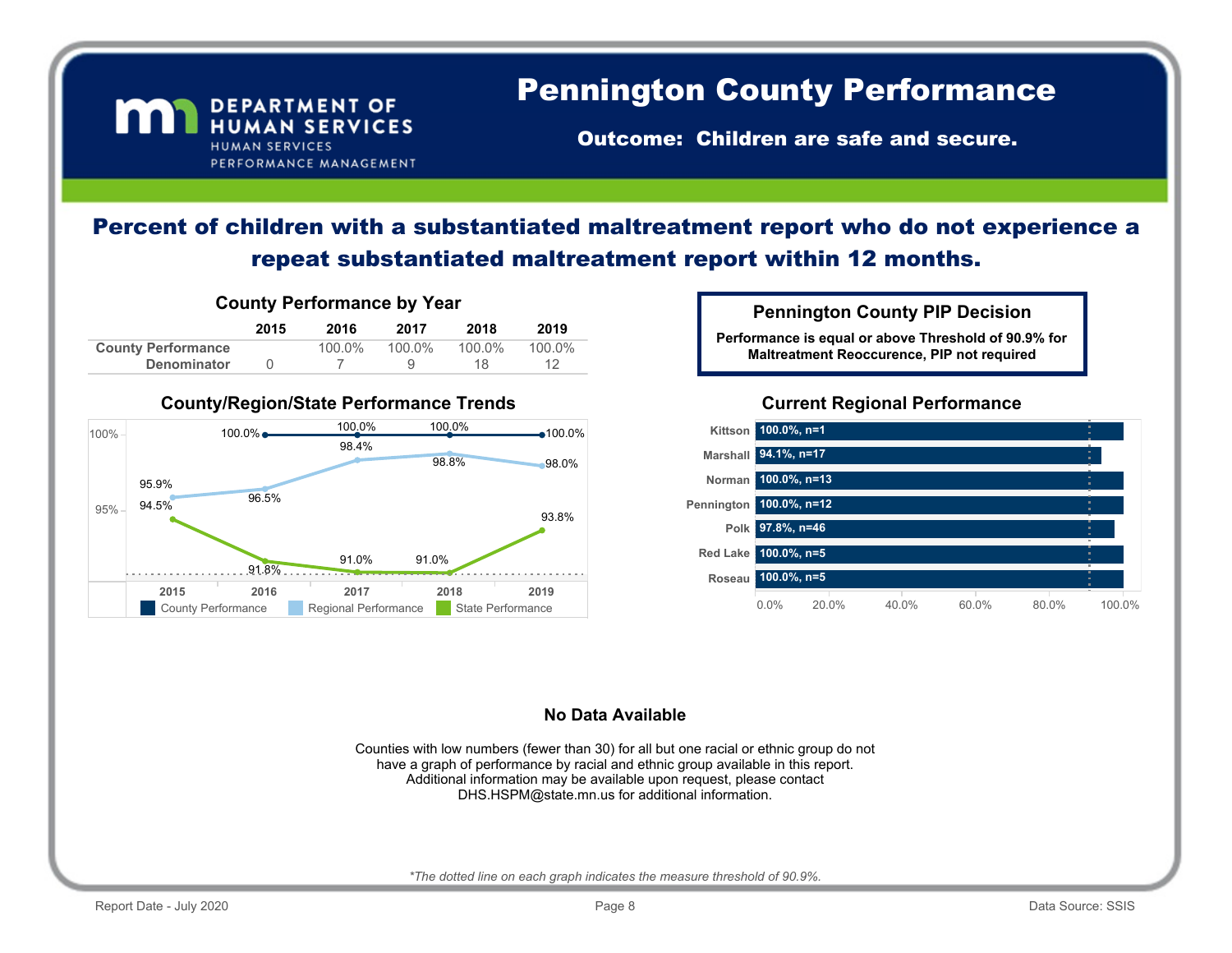

**Outcome: Children have stability in their living situation** 

## Percent of children discharged from out-of-home placement to permanency in less than 12 months.

#### What is this measure?

Of all children who enter foster care in a 12-month period, the percent who are discharged to permanency within 12 months of entering foster care. (Includes discharges from foster care to reunification with the child's parents or primary caregivers, living with a relative, guardianship, or adoption.)

#### Why is this measure important?

For children removed from their birth family, the timely establishment of permanency is an important indicator of county efforts to ensure children have permanent families.

- Service factors that may influence this measure are the availability of the service array within the community; funding sources for services; support for the agency service plan by public partners, partnerships with schools, law enforcement, courts, and county attorneys; the culture of the agency; clear support and guidance from DHS; and the willingness of courts and county attorneys to engage in planning for families rather than waiting for perfection.
- Staff factors that may influence this measure are the maturity, experience, and training of staff; the availability of experienced supervisors with sufficient time/workloads to mentor staff; adequate staffing capacity; turnover; and sufficient cultural responsiveness for diverse populations.
- Participant factors that may influence this measure are a family history of maltreatment; poverty; chemical use; economic stability; cultural perceptions of minimally adequate parenting as compared to ideal parenting; safety net support for the parents from family, friends, and the community; the availability of affordable housing options; and accessible transportation.
- Environmental or external factors that may influence this measure are economic conditions that support low income families, "blame and punish" societal attitude toward parents who have failed, and the economy.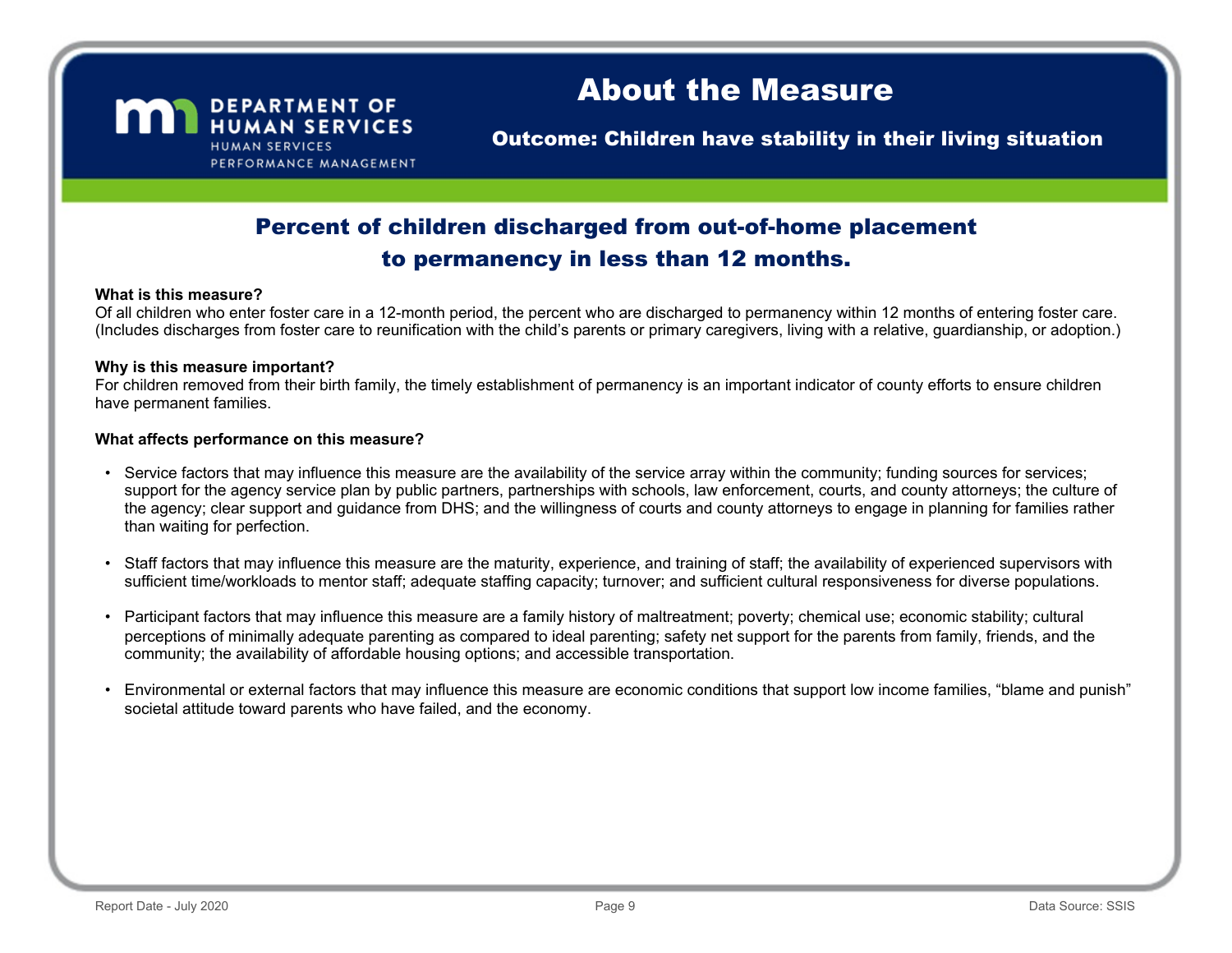#### **DEPARTMENT OF** m HUMAN SERVICES **HUMAN SERVICES** PERFORMANCE MANAGEMENT

## **Pennington County Performance**

**Outcome: Children have stability in their living situation** 

## Percent of children discharged from out-of-home placement to permanency in less than 12 months.

|  | <b>County Performance by Year</b> |  |
|--|-----------------------------------|--|
|--|-----------------------------------|--|

|                           | 2015  | 2016  | 2017  | 2018  | 2019  |
|---------------------------|-------|-------|-------|-------|-------|
| <b>County Performance</b> | 76.0% | 87.0% | 76.9% | 72.2% | 83.3% |
| Denominator               | 25    | 23    | 26    | 36    |       |

#### **County/Region/State Performance Trends**



#### **Pennington County PIP Decision**

Performance is equal or above Threshold of 40.5% for Permanency, PIP not required

#### **Current Regional Performance**



#### **No Data Available**

Counties with low numbers (fewer than 30) for all but one racial or ethnic group do not have a graph of performance by racial and ethnic group available in this report. Additional information may be available upon request, please contact DHS.HSPM@state.mn.us for additional information.

\*The dotted line on each graph indicates the measure threshold of 40.5%.

CountyRegionFINAL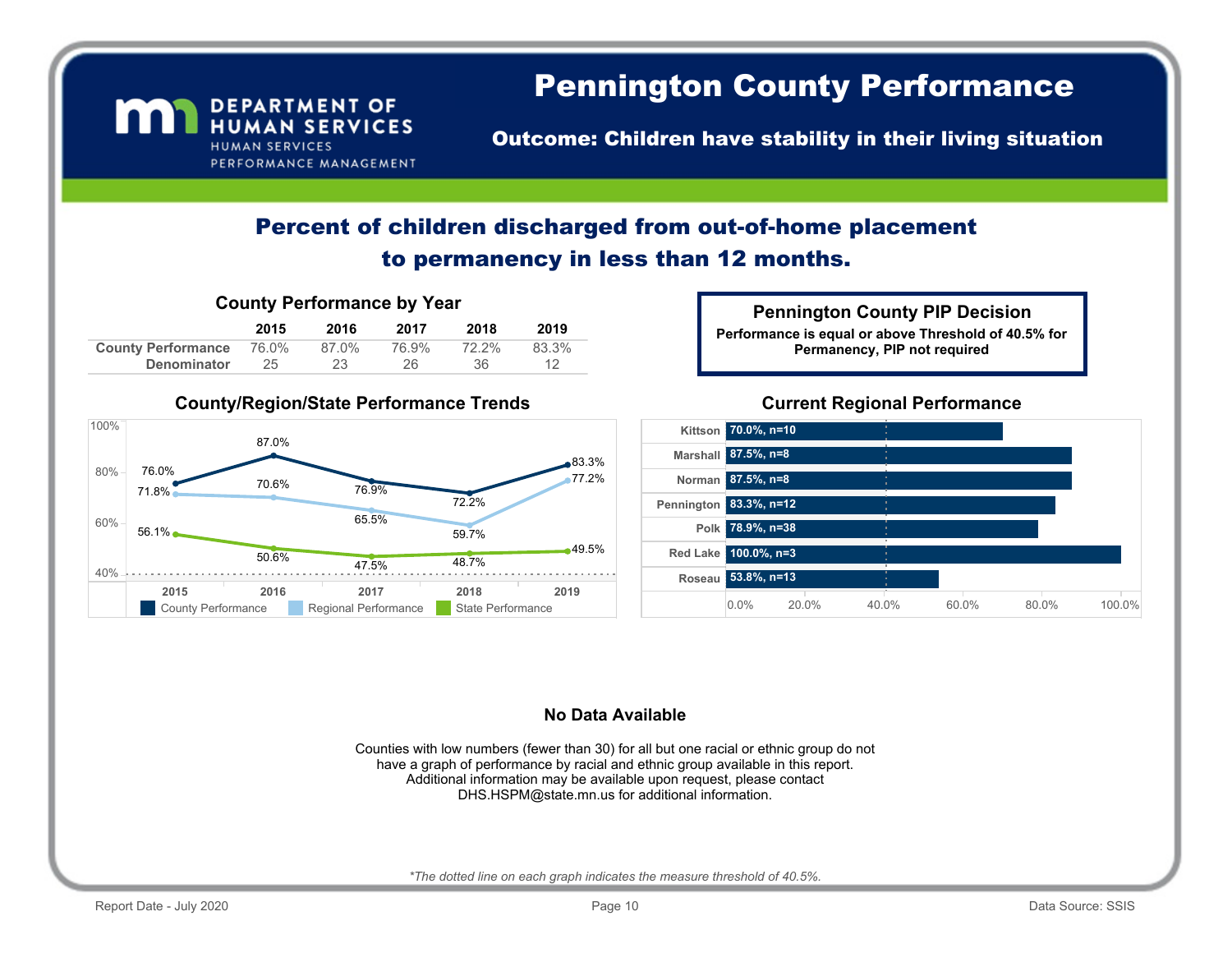

**Outcome: Children have the opportunity** to develop to their fullest potential

## Percent of days children in family foster care spent with a relative.

#### What is this measure?

Of all days that children spent in family foster care settings during a 12-month reporting period, the percentage of days spent with a relative.

#### Why is this measure important?

Relationships with relatives are a source of continuity for children whose lives have been disrupted by abuse or neglect. There is an emphasis on establishing and supporting important relationships in children's lives through placement with relatives.

- Service factors that may influence this measure are the cultural appreciation of the importance of relatives as compared to professional parenting; systems to help identify and find family members; economic support for relative caretakers; accommodations in licensing standards for relatives; the culture of the agency; clear support and guidance from DHS; and the conflict between relative placement and the stability of remaining in the same neighborhood and school.
- Staff factors that may influence this measure are the maturity, experience, and training of staff; the availability of experienced supervisors with sufficient time/workloads to mentor staff; adequate staffing capacity; turnover; and the ability of staff to engage relatives in the government process.
- Participant factors that may influence this measure are a family history of maltreatment; disqualifying factors; hostile family relationships; distrust of the system; poverty; chemical use; economic stability; and the availability of safety net support for the parents from family, friends, and the community.
- Environmental or external factors that may influence this measure are timeliness of locating relatives; cultural norms that blame parents; community understanding of cultural differences in child rearing; the diversity of new immigrant populations; existing cultural biases; and the availability of transportation and available housing.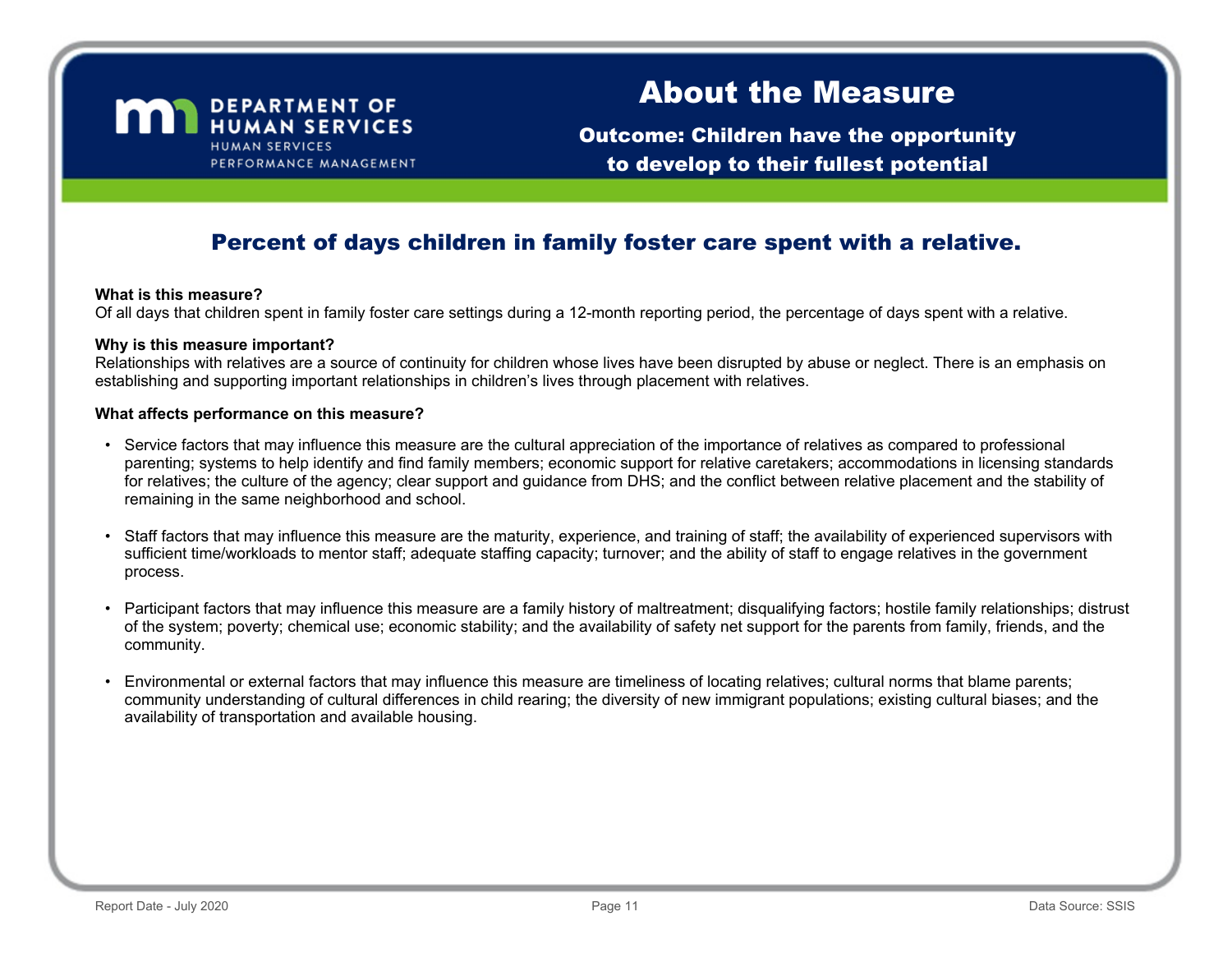## **Pennington County Performance**

**Outcome: Children have the opportunity** to develop to their fullest potential.

## Percent of days children in family foster care spent with a relative.

### **County Performance by Year**

DEPARTMENT OF HUMAN SERVICES

PERFORMANCE MANAGEMENT

**HUMAN SERVICES** 

m

|                                 | 2015 | 2016  | 2017  | 2018  | 2019  |
|---------------------------------|------|-------|-------|-------|-------|
| <b>County Performance</b> 50.6% |      | 57.5% | 63.6% | 54.9% | 56.0% |
| <b>Number of Cases</b>          | 36   | 40    | 45    | 41    | 28.   |

## No PIP Required - Performance is equal to or above the threshold of 35.7%. **Pennington County PIP Decision**

#### County/Region/State Performance Trends



#### **Current Regional Performance**



#### **No Data Available**

Counties with low numbers (fewer than 30) for all but one racial or ethnic group do not have a graph of performance by racial and ethnic group available in this report. Additional information may be available upon request, please contact DHS.HSPM@state.mn.us for additional information.

\*The dotted line on each graph indicates the measure threshold of 35.7%.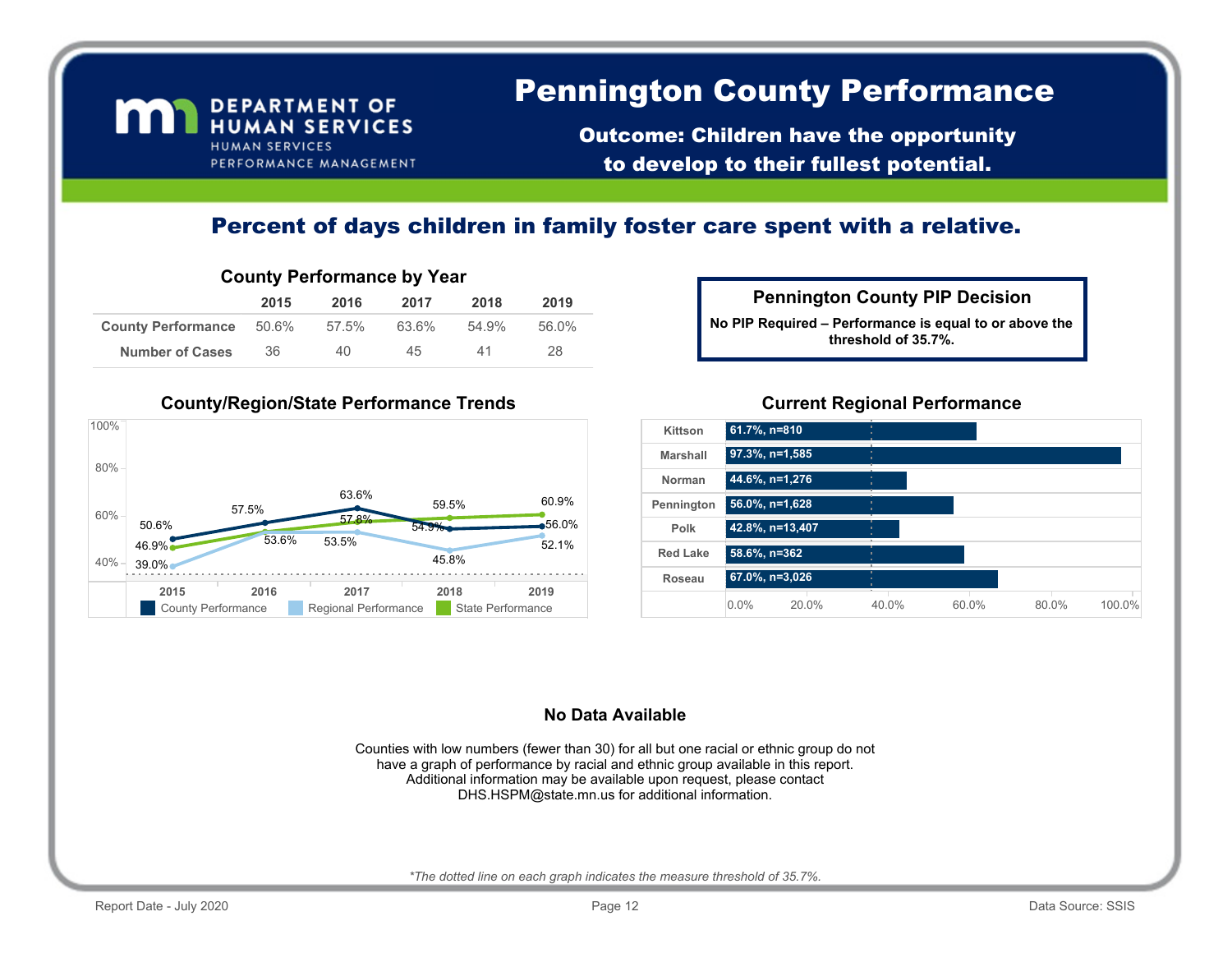

**Outcome: People are economically secure.** 

## Minnesota Family Investment Program/Diversionary Work Program Self-Support Index.

#### What is this measure?

The MFIP/DWP Self-Support Index (S-SI) is the percent of adults eligible for MFIP or DWP that are off cash assistance or are on and working at least 30 hours per week three years after a baseline quarter. The Range of Expected Performance (REP) is a target range individual to each county or tribe that controls for variables beyond the control of the county, including caseload characteristics and economic variables.

#### Why is this measure important?

Providing support that allows families the opportunity to attain and maintain employment is an essential role of county government. Counties, service providers and tribes contribute to and support employment through providing employment services and coordinating other resources such as housing, child care, and transportation that support a person's ability to get and keep a job.

- Service factors that may affect this measure include the quality of the employment plan, communication between county financial workers and employment service agencies, lack of interface between the DHS and Department of Employment and Economic Development's (DEED) administrative databases, availability and convenience of work supports such as child care assistance and transportation; work activity requirements of the federal Work Participation Rate (WPR) performance measure; recruitment of employers and relationships with employers; and complexity of program rules for both the participant and the staff.
- Staff factors that may affect this measure include staff education, training, and experience; caseload size, understanding of program policies; turnover; and time needed for program documentation.
- Participant and environmental/external factors that may affect this measure are controlled for in the formula used to calculate each county's unique REP for the Self-Support Index.